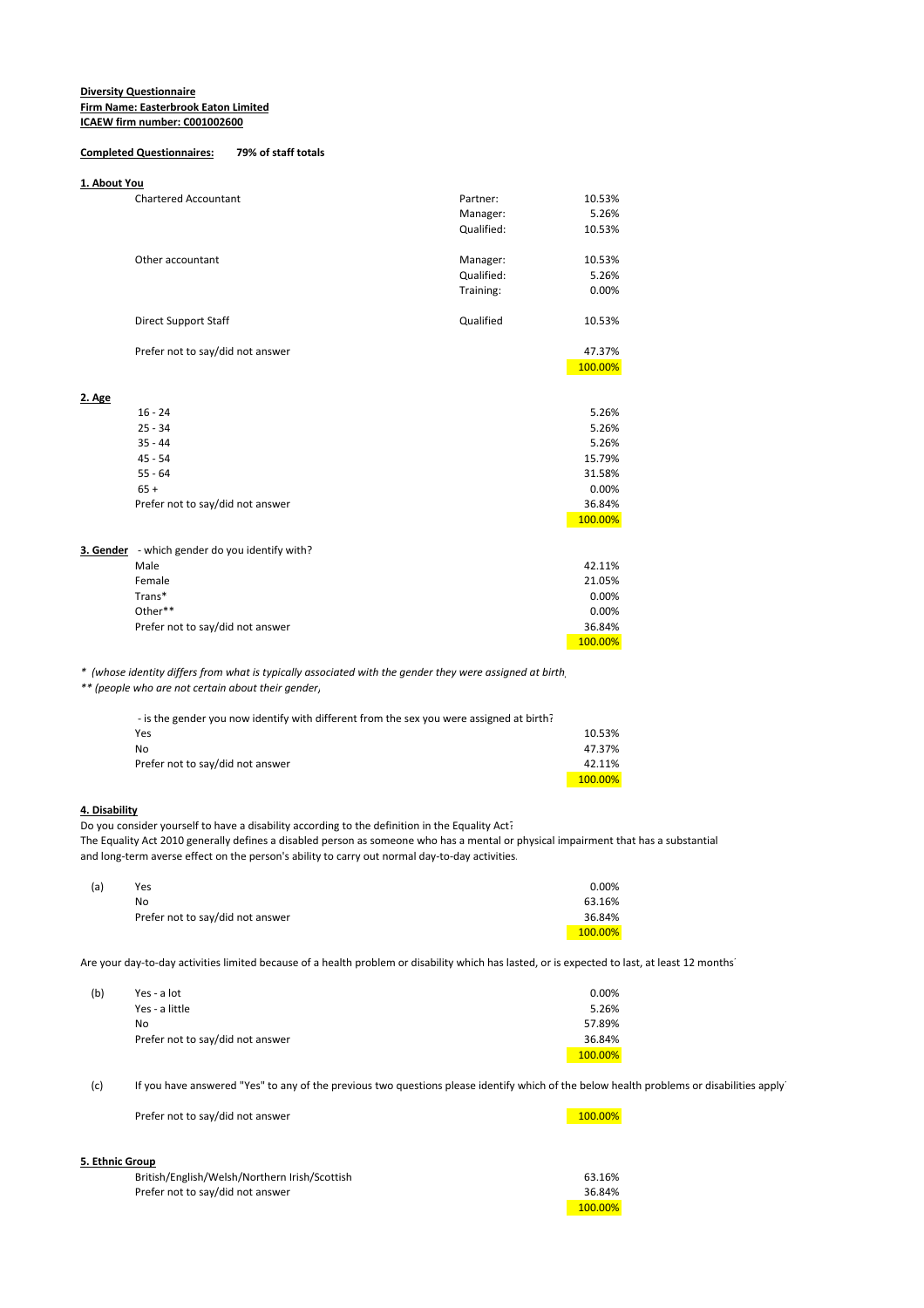| 6. Faith           |                                                                                                                                             |                   |  |
|--------------------|---------------------------------------------------------------------------------------------------------------------------------------------|-------------------|--|
|                    | Christian                                                                                                                                   | 31.58%            |  |
|                    | Other                                                                                                                                       | 5.26%             |  |
|                    | No religion                                                                                                                                 | 10.53%<br>52.63%  |  |
|                    | Prefer not to say/did not answer                                                                                                            | 100.00%           |  |
|                    | 7. Sexual Orientation                                                                                                                       |                   |  |
|                    | Bisexual                                                                                                                                    | 0.00%             |  |
|                    | Gay man                                                                                                                                     | 0.00%             |  |
|                    | Gay woman/lesbian                                                                                                                           | 0.00%             |  |
|                    | Heterosexual/straight<br>Other                                                                                                              | 63.16%<br>0.00%   |  |
|                    | Prefer not to say/did not answer                                                                                                            | 36.84%            |  |
|                    |                                                                                                                                             | 100.00%           |  |
|                    | 8. Socio-Economic Background                                                                                                                |                   |  |
| (a)                | What is the highest level of qualification achieved by either of your parent(s) or guardian(s) by the time you were $182$                   |                   |  |
|                    | At least one has A Level or vocational qualifications<br>Qualifications below A Level / vocational                                          | 15.79%<br>26.32%  |  |
|                    | I don't know                                                                                                                                | 5.26%             |  |
|                    | No formal qualifications                                                                                                                    | 5.26%             |  |
|                    | Prefer not to say/did not answer                                                                                                            | 47.37%            |  |
|                    |                                                                                                                                             | 100.00%           |  |
|                    |                                                                                                                                             |                   |  |
| (b)                | What type of school did you mainly attend between the ages of 11 and 16?<br>A state-run or state -funded school                             | 52.63%            |  |
|                    | Selective on academic, faith or other grounds                                                                                               | 5.26%             |  |
|                    | Non selective                                                                                                                               | 5.26%             |  |
|                    | Prefer not to say/did not answer                                                                                                            | 36.84%            |  |
|                    |                                                                                                                                             | 100.00%           |  |
| 9. Social Mobility |                                                                                                                                             |                   |  |
| (a)                | What is the highest level of qualification you hold, or if you are a qualified accountant, held prior to becoming qualified<br>Degree level | 21.05%            |  |
|                    | A level or vocational qualification                                                                                                         | 26.32%            |  |
|                    | Qualifications below A Level                                                                                                                | 10.53%            |  |
|                    | No formal qualifications                                                                                                                    | 5.26%             |  |
|                    | Prefer not to say/did not answer                                                                                                            | 36.84%            |  |
|                    |                                                                                                                                             | 100.00%           |  |
| (b)                | Did either (or both) of the following apply at any point during your school years?                                                          |                   |  |
|                    |                                                                                                                                             |                   |  |
| (bi)               | i. Did your household received income support?                                                                                              |                   |  |
|                    | Yes                                                                                                                                         | 0.00%             |  |
|                    | No                                                                                                                                          | 52.63%            |  |
|                    | Prefer not to say/did not answer                                                                                                            | 47.37%<br>100.00% |  |
|                    |                                                                                                                                             |                   |  |
| (bii)              | ii. Were you entitled to free school meals?                                                                                                 |                   |  |
|                    | Yes                                                                                                                                         | 10.53%            |  |
|                    | No                                                                                                                                          | 36.84%            |  |
|                    | Don't know<br>Prefer not to say/did not answer                                                                                              | 15.79%<br>36.84%  |  |
|                    |                                                                                                                                             | 100.00%           |  |
|                    |                                                                                                                                             |                   |  |
| (c)                | Thinking back to when you were aged about 14, which best describes the sort of work the main / highest income earner in your household did  |                   |  |
|                    | in their main employment/job                                                                                                                |                   |  |
|                    | Clerical and intermediate occupations such as: secretary,                                                                                   |                   |  |
|                    | personal assistant, clerical worker, office clerk, call centre                                                                              |                   |  |
|                    | agent, nursing auxiliary, nursery nurse                                                                                                     | 5.26%             |  |
|                    | Technical and craft occupations such as: motor mechanic,                                                                                    |                   |  |
|                    | fitter, inspector, plumber, printer, tool maker, electrician,                                                                               |                   |  |
|                    | gardener, train driver<br>Semi-routine manual and service occupations such as: postal                                                       | 10.53%            |  |
|                    | worker, machine operative, security guard, caretaker, farm                                                                                  |                   |  |
|                    | worker, catering assistant, receptionist, sales assistant                                                                                   | 5.26%             |  |
|                    |                                                                                                                                             |                   |  |
|                    | Routine manual and service occupations such as: HGV driver,                                                                                 |                   |  |
|                    | van driver, cleaner, porter, packer, sewing machinist,                                                                                      |                   |  |
|                    | messenger, labourer, waiter / waitress, bar staff                                                                                           | 15.79%            |  |
|                    | Middle or junior managers such as: office manager, retail                                                                                   |                   |  |
|                    | manager, bank manager, restaurant manager, warehouse<br>manager, publican                                                                   | 5.26%             |  |
|                    | Retired                                                                                                                                     | 5.26%             |  |
|                    | Other                                                                                                                                       | 5.26%             |  |